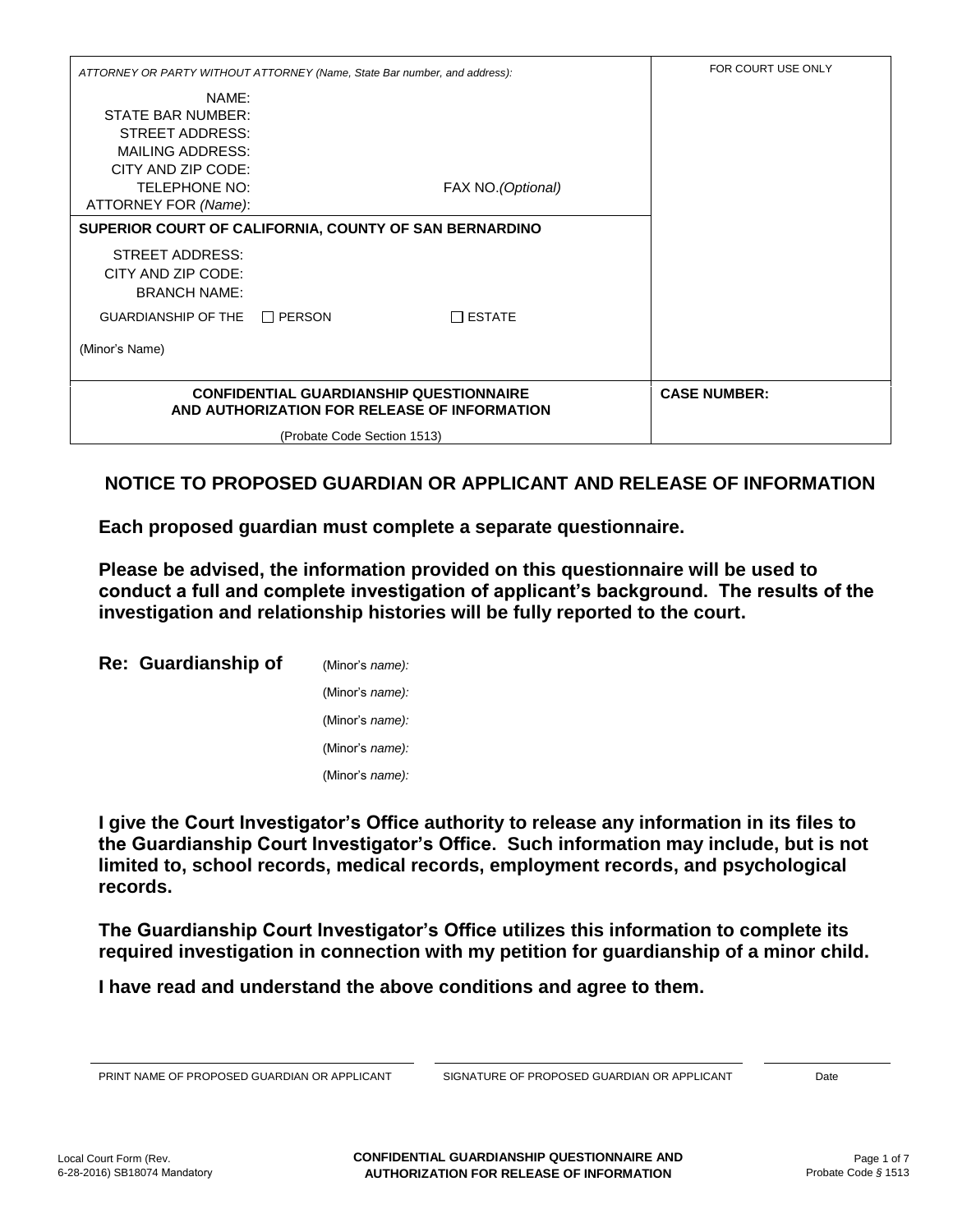| <b>PROPOSED GUARDIAN INFORMATION</b>                        |                 |                                 |  |  |  |  |  |
|-------------------------------------------------------------|-----------------|---------------------------------|--|--|--|--|--|
| Proposed Guardian:                                          |                 |                                 |  |  |  |  |  |
| Last                                                        | First<br>Middle | Maiden Name                     |  |  |  |  |  |
| Home:<br>Phone numbers                                      | Work:           | Cell:                           |  |  |  |  |  |
| Address:                                                    | City:           | Zip:                            |  |  |  |  |  |
| Place of Birth:                                             | Date of Birth:  |                                 |  |  |  |  |  |
| <b>Social Security Number:</b>                              |                 | Driver's License Number:        |  |  |  |  |  |
| Race or Ethnicity:                                          |                 |                                 |  |  |  |  |  |
| Will you or anyone else in the home require an interpreter? | Yes             | No<br>$\mathbf{I}$<br>Language: |  |  |  |  |  |

## **DESCRIBE YOUR HOME**

| □ Single Family Home                                                        | Apartment | How long at present address?           |  |     |      |  |
|-----------------------------------------------------------------------------|-----------|----------------------------------------|--|-----|------|--|
| $\Box$ Rent<br>Own                                                          |           | Monthly mortgage payment or rent? \$   |  |     |      |  |
| No. of bedrooms:                                                            |           | Will the minor(s) have their own room? |  | Yes | l No |  |
| If shared, with whom?                                                       |           | Name:                                  |  |     | Age: |  |
| Do you have any guns or other weapons stored on the property?<br>No.<br>Yes |           |                                        |  |     |      |  |
| If yes, what type of weapon(s)?                                             |           |                                        |  |     |      |  |
| Where and how are they stored?                                              |           |                                        |  |     |      |  |
| Who cares for the minor(s) if adults are employed outside of the home?      |           |                                        |  |     |      |  |

## **OTHER CHILDREN LIVING IN YOUR HOME UNDER THE AGE OF 18 (ATTACH ADDITIONAL PAGE IF NECESSARY)**

| Name | <b>Relationship to</b> | Date of Birth | <b>Place of Birth</b> | <b>Grade Level</b> | <b>Developmental Disabilities</b> |
|------|------------------------|---------------|-----------------------|--------------------|-----------------------------------|
|      | you                    |               |                       |                    |                                   |
|      |                        |               |                       |                    |                                   |
|      |                        |               |                       |                    |                                   |
|      |                        |               |                       |                    |                                   |
|      |                        |               |                       |                    |                                   |
|      |                        |               |                       |                    |                                   |
|      |                        |               |                       |                    |                                   |
|      |                        |               |                       |                    |                                   |
|      |                        |               |                       |                    |                                   |
|      |                        |               |                       |                    |                                   |
|      |                        |               |                       |                    |                                   |

| <b>OTHER ADULTS LIVING IN YOUR HOME OVER THE AGE OF 18 (INCLUDING YOUR SPOUSE)</b>                                                                                               |                         |                                         |               |                        |                                                                          |                                               |
|----------------------------------------------------------------------------------------------------------------------------------------------------------------------------------|-------------------------|-----------------------------------------|---------------|------------------------|--------------------------------------------------------------------------|-----------------------------------------------|
| <b>Name</b>                                                                                                                                                                      | <b>Driver's License</b> | <b>Social Security</b><br><b>Number</b> | Date of Birth | Relationship<br>to you | <b>Child</b><br><b>Protective</b><br><b>Services History</b><br>(Yes/No) | <b>Criminal</b><br><b>History</b><br>(Yes/No) |
|                                                                                                                                                                                  |                         |                                         |               |                        |                                                                          |                                               |
|                                                                                                                                                                                  |                         |                                         |               |                        |                                                                          |                                               |
|                                                                                                                                                                                  |                         |                                         |               |                        |                                                                          |                                               |
|                                                                                                                                                                                  |                         |                                         |               |                        |                                                                          |                                               |
|                                                                                                                                                                                  |                         |                                         |               |                        |                                                                          |                                               |
| Does any adult in the home have any problem(s) that could affect the minor(s), such as a history of child<br>abuse/molestation, violent behavior, or an alcohol or drug problem? |                         |                                         | Yes           | <b>No</b>              |                                                                          |                                               |
| If yes, explain:                                                                                                                                                                 |                         |                                         |               |                        |                                                                          |                                               |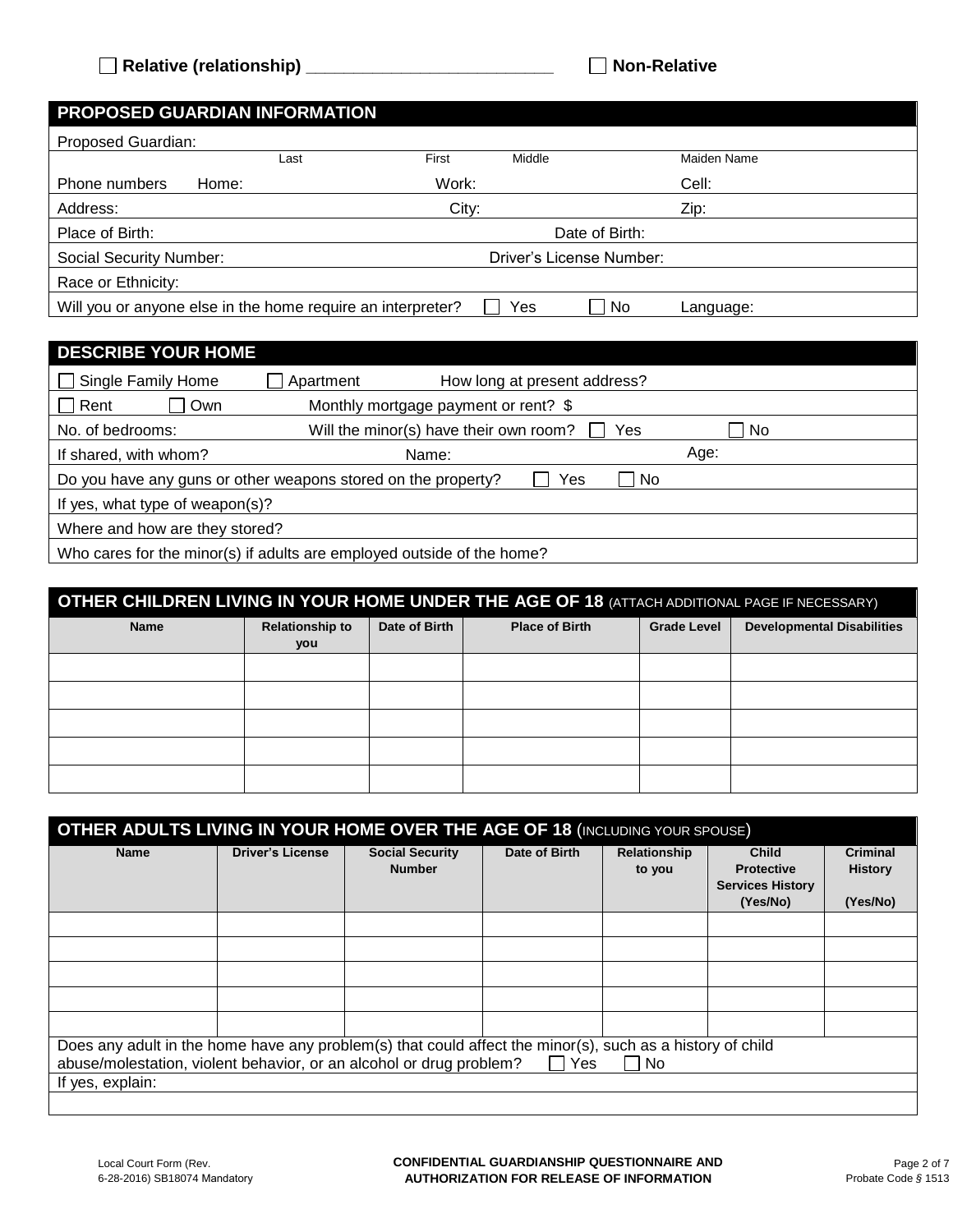| Yes.<br>Nc.<br>Have the police ever been to<br>∵home.<br>vour                               |  |
|---------------------------------------------------------------------------------------------|--|
| If yes<br>and<br>page<br>additional<br>necessary):<br>why<br>lattach)<br>when<br>. explain. |  |

| <b>EMPLOYMENT / INCOME</b>                         |                   |
|----------------------------------------------------|-------------------|
| Are you employed?<br>Yes<br>No.                    |                   |
| Name of Employer:                                  | Telephone Number: |
| Address of Employer:                               |                   |
| Length of Employment:                              |                   |
| Job Title:                                         |                   |
| Last Grade Completed and Special Training:         |                   |
| <b>Gross Monthly Income:</b>                       |                   |
| Income from other sources (retirement, SSI, etc.): |                   |

| <b>YOUR HEALTH CONDITION</b> (List any prior and/or current physical or mental health problems)              |         |                                   |       |
|--------------------------------------------------------------------------------------------------------------|---------|-----------------------------------|-------|
| $\Box$ Good<br>Present health status:                                                                        | Fair    | Poor                              |       |
| If Fair or Poor, please explain:                                                                             |         |                                   |       |
|                                                                                                              |         |                                   |       |
| Have you ever been treated for or do you now have a physical impairment (e.g. hearing loss)?                 |         | Yes                               | No.   |
| If yes, explain in detail, including medications, hospitalizations, and therapy/counseling (when and where): |         |                                   |       |
|                                                                                                              |         |                                   |       |
|                                                                                                              |         |                                   |       |
| What, if any medications are you currently taking and what are they are for?                                 |         |                                   |       |
|                                                                                                              |         |                                   |       |
| Do you have a history of mental health issues/impairments?                                                   |         | No.<br>If yes, explain:<br>Yes    |       |
|                                                                                                              |         |                                   |       |
|                                                                                                              |         |                                   |       |
| Yes<br>Have you ever been in counseling?                                                                     | No.     | If yes, when?                     |       |
| If yes, what was/is the reason?<br>Drugs                                                                     | Alcohol | Grief<br><b>Domestic Violence</b> | Other |
| Explain:                                                                                                     |         |                                   |       |
|                                                                                                              |         |                                   |       |

| <b>CRIMINAL BACKGROUND</b>                                                                                                                                        |     |           |                 |     |  |  |  |
|-------------------------------------------------------------------------------------------------------------------------------------------------------------------|-----|-----------|-----------------|-----|--|--|--|
| Were you ever arrested for an offense other than a minor traffic violation?<br>No.<br>Yes                                                                         |     |           |                 |     |  |  |  |
| If yes, give date, place and details of offense (attach additional page if necessary):                                                                            |     |           |                 |     |  |  |  |
|                                                                                                                                                                   |     |           |                 |     |  |  |  |
| Have you had previous involvement with Child Protective Services?                                                                                                 |     |           | Yes             | No. |  |  |  |
| If yes, explain the circumstances in detail and include dates and name of County or State where involvement occurred<br>(attach an additional page if necessary): |     |           |                 |     |  |  |  |
|                                                                                                                                                                   |     |           |                 |     |  |  |  |
|                                                                                                                                                                   |     |           |                 |     |  |  |  |
| Are you currently on Probation?                                                                                                                                   | Yes | <b>No</b> | Officer's Name: |     |  |  |  |
| If yes, explain:                                                                                                                                                  |     |           |                 |     |  |  |  |
| Are you currently on Parole?                                                                                                                                      | Yes | <b>No</b> | Officer's Name: |     |  |  |  |
| If yes, explain:                                                                                                                                                  |     |           |                 |     |  |  |  |
|                                                                                                                                                                   |     |           |                 |     |  |  |  |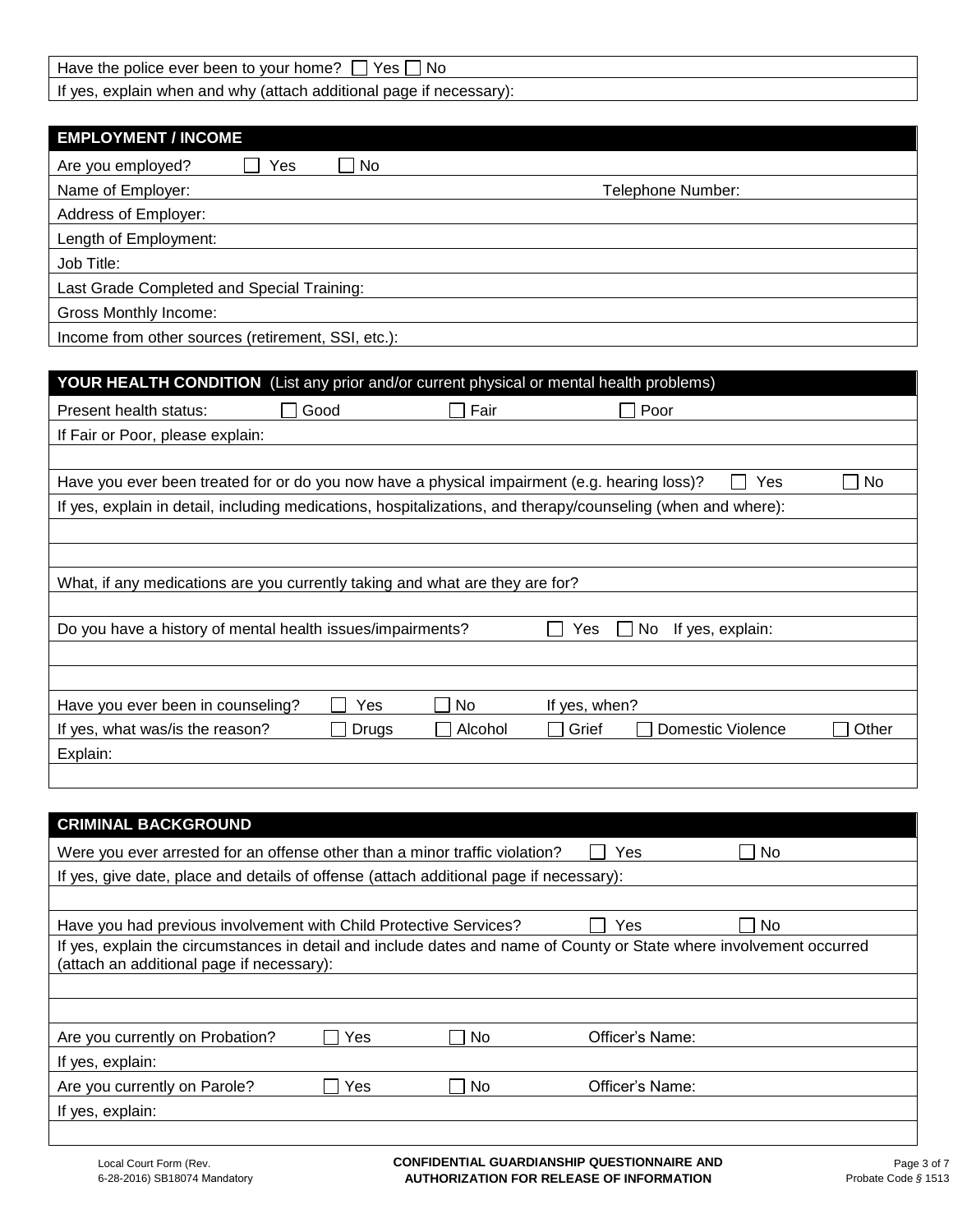| <b>MARRIAGES</b>                                                                                         |                                                                                                                      |
|----------------------------------------------------------------------------------------------------------|----------------------------------------------------------------------------------------------------------------------|
| Indicate if you are:<br>Married<br>Widowed                                                               | Single<br>Separated<br><b>Divorced</b><br><b>Registered Domestic Partner</b>                                         |
| If currently married or separated, what is your spouse's name?                                           |                                                                                                                      |
| Date of most recent marriage:                                                                            |                                                                                                                      |
| Number of children from this marriage:                                                                   | Ages of children:                                                                                                    |
| Previous marriages:                                                                                      |                                                                                                                      |
| Name of former spouses:                                                                                  |                                                                                                                      |
| How were previous marriages terminated (i.e., divorce or death)?                                         |                                                                                                                      |
| Number of children from previous marriages:                                                              | Ages of children:                                                                                                    |
|                                                                                                          |                                                                                                                      |
| separate questionnaire)                                                                                  | SPOUSE INFORMATION (Complete only if spouse is not a proposed guardian and is, therefore, not required to complete a |
| Full name:                                                                                               | Maiden name (if applicable):                                                                                         |
| Aliases:                                                                                                 |                                                                                                                      |
| Language(s) spoken (including sign language):                                                            |                                                                                                                      |
| Race/Ethnicity:                                                                                          |                                                                                                                      |
| Date of Birth:<br>Age:                                                                                   | Place of Birth:                                                                                                      |
| Social Security Number:                                                                                  | Driver's License Number:                                                                                             |
| Telephone Number (□ TDD):                                                                                | Mobile Phone Number:                                                                                                 |
|                                                                                                          |                                                                                                                      |
| Employer Name:                                                                                           | <b>Employer Phone Number:</b>                                                                                        |
| Employer Address:                                                                                        |                                                                                                                      |
| Job Title:                                                                                               |                                                                                                                      |
|                                                                                                          |                                                                                                                      |
| Good<br>Fair<br>Present health status:                                                                   | Poor                                                                                                                 |
| Does your spouse take any medication?                                                                    | No<br>Yes                                                                                                            |
| Does your spouse have any special health problems?                                                       | Yes<br>No                                                                                                            |
| Does your spouse have any mental/emotional problems?                                                     | Yes<br>No                                                                                                            |
| Has your spouse ever used drugs or alcohol?                                                              | $\Box$ Yes<br>$\Box$ No                                                                                              |
|                                                                                                          |                                                                                                                      |
|                                                                                                          | Have charges ever been filed against your spouse for crimes other than minor traffic citations?<br>Yes<br>No         |
| Is your spouse on parole or probation?                                                                   | No<br>Yes                                                                                                            |
| If yes, parole or probation officer's name:                                                              | Phone Number:                                                                                                        |
| Has your spouse had previous involvement with Child Protective Services?                                 | No<br>Yes                                                                                                            |
|                                                                                                          |                                                                                                                      |
|                                                                                                          | <b>INFORMATION ABOUT THE MINOR(S) NEEDING GUARDIANSHIP (ATTACH ADDITIONAL PAGE IF NECESSARY)</b>                     |
| Minor 1                                                                                                  |                                                                                                                      |
| Name:                                                                                                    | Ethnicity:<br>Age:                                                                                                   |
| Date of Birth:                                                                                           | Place of Birth:                                                                                                      |
| Date placed with petitioner:                                                                             | Relationship to Petitioner:                                                                                          |
| Name of school:                                                                                          | Telephone:                                                                                                           |
| Grade Level:                                                                                             | Teacher's Name:                                                                                                      |
| Name of physician caring for minor:                                                                      | Telephone:                                                                                                           |
| Address of Physician:                                                                                    |                                                                                                                      |
| Describe known medical needs, mental health needs, and/or other special needs:<br>Local Court Form (Rev. | <b>CONFIDENTIAL GUARDIANSHIP QUESTIONNAIRE AND</b><br>Page 4 of 7                                                    |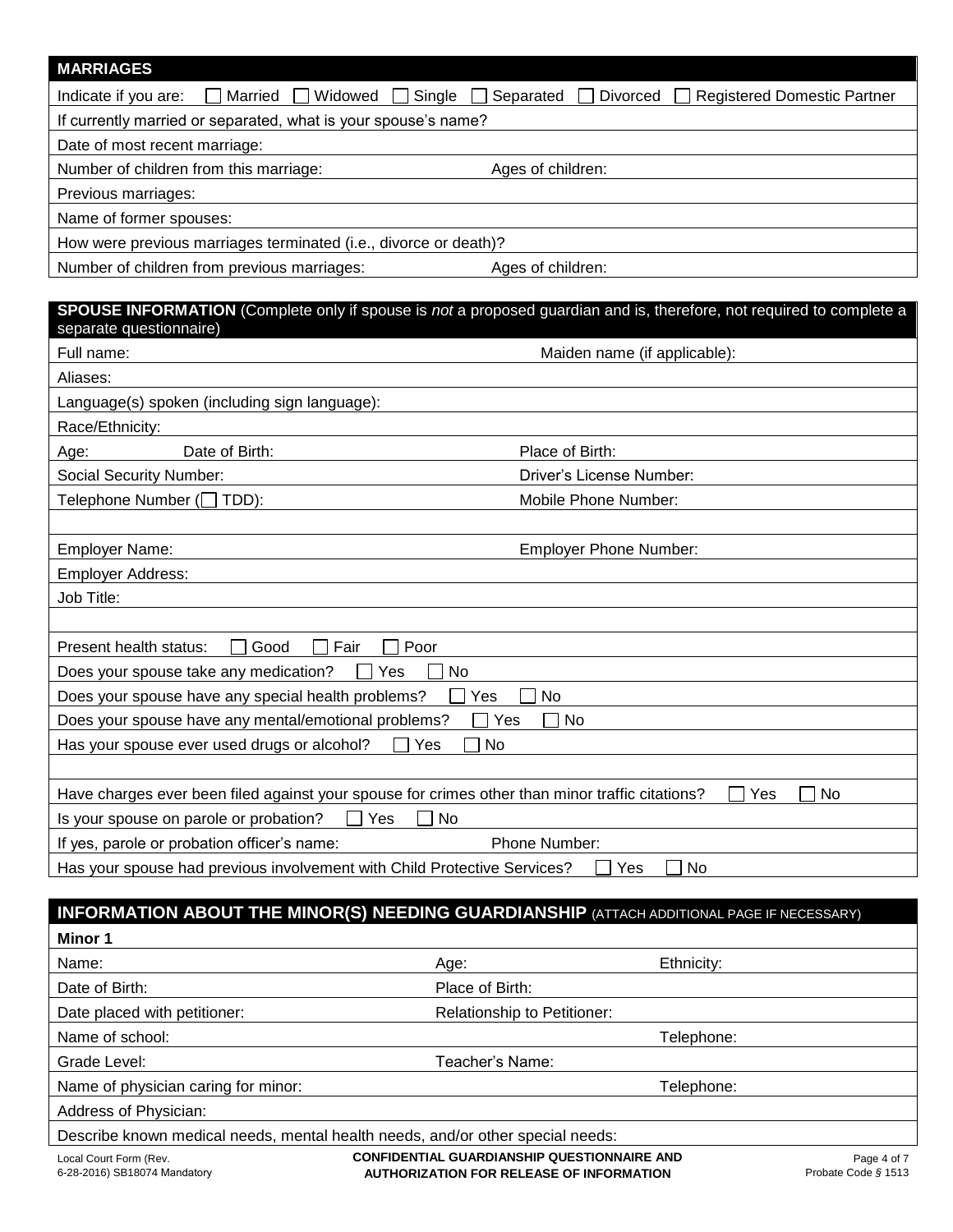| How do you plan to meet the minor's medical, mental health, and/or special needs? |                                   |                                             |             |
|-----------------------------------------------------------------------------------|-----------------------------------|---------------------------------------------|-------------|
|                                                                                   |                                   |                                             |             |
| Yes<br>Does the minor have a social worker?                                       | ∃ No                              |                                             |             |
| If yes, who is the social worker?                                                 |                                   | Telephone Number:                           |             |
| Is there a custody or visitation order for the minor?                             | Yes                               | <b>No</b>                                   | Don't Know  |
| Date of the order:                                                                | Case Number:                      |                                             |             |
| Where did the proceeding take place? County:                                      |                                   | State:                                      |             |
|                                                                                   |                                   |                                             |             |
| Minor 2<br>Not applicable                                                         |                                   |                                             |             |
| Name:                                                                             | Age:                              | Ethnicity:                                  |             |
| Date of Birth:                                                                    | Place of Birth:                   |                                             |             |
| Date placed with petitioner:                                                      | <b>Relationship to Petitioner</b> |                                             |             |
| Name of school:                                                                   |                                   | Telephone:                                  |             |
| Grade Level:                                                                      | Teacher's Name:                   |                                             |             |
| Name of physician caring for minor:                                               |                                   | Telephone:                                  |             |
| Address of Physician:                                                             |                                   |                                             |             |
| Describe known medical needs, mental health needs, and/or other special needs:    |                                   |                                             |             |
|                                                                                   |                                   |                                             |             |
| How do you plan to meet the minor's medical, mental health, and/or special needs? |                                   |                                             |             |
|                                                                                   |                                   |                                             |             |
| Yes<br>Does the minor have a social worker?                                       | No                                |                                             |             |
| If yes, who is the social worker?                                                 |                                   | Telephone Number:                           |             |
| Is there a custody or visitation order for the minor?                             | Yes                               | <b>No</b>                                   | Don't Know  |
| Date of the order:                                                                | Case Number:                      |                                             |             |
| Where did the proceeding take place? County:                                      |                                   | State:                                      |             |
|                                                                                   |                                   |                                             |             |
| Not applicable<br>Minor 3                                                         |                                   |                                             |             |
| Name:                                                                             | Age:                              | Ethnicity:                                  |             |
| Date of Birth:                                                                    | Place of Birth:                   |                                             |             |
| Date placed with petitioner:                                                      | Relationship to Petitioner        |                                             |             |
| Name of school:                                                                   |                                   | Telephone:                                  |             |
| Grade Level:                                                                      | Teacher's Name:                   |                                             |             |
| Name of physician caring for minor:                                               |                                   | Telephone:                                  |             |
| Address of Physician:                                                             |                                   |                                             |             |
| Describe known medical needs, mental health needs, and/or other special needs:    |                                   |                                             |             |
|                                                                                   |                                   |                                             |             |
| How do you plan to meet the minor's medical, mental health, and/or special needs? |                                   |                                             |             |
|                                                                                   |                                   |                                             |             |
| Yes<br>Does the minor have a social worker?                                       | No<br>$\bigcup$                   |                                             |             |
| If yes, who is the social worker?                                                 |                                   | Telephone Number:                           |             |
| Is there a custody or visitation order for the minor?                             | Yes                               | No                                          | Don't Know  |
| Date of the order:                                                                | Case Number:                      |                                             |             |
| Where did the proceeding take place? (County)                                     |                                   | (State)                                     |             |
| Local Court Form (Rev.                                                            |                                   | CONFIDENTIAL GUARDIANSHIP QUESTIONNAIRE AND | Page 5 of 7 |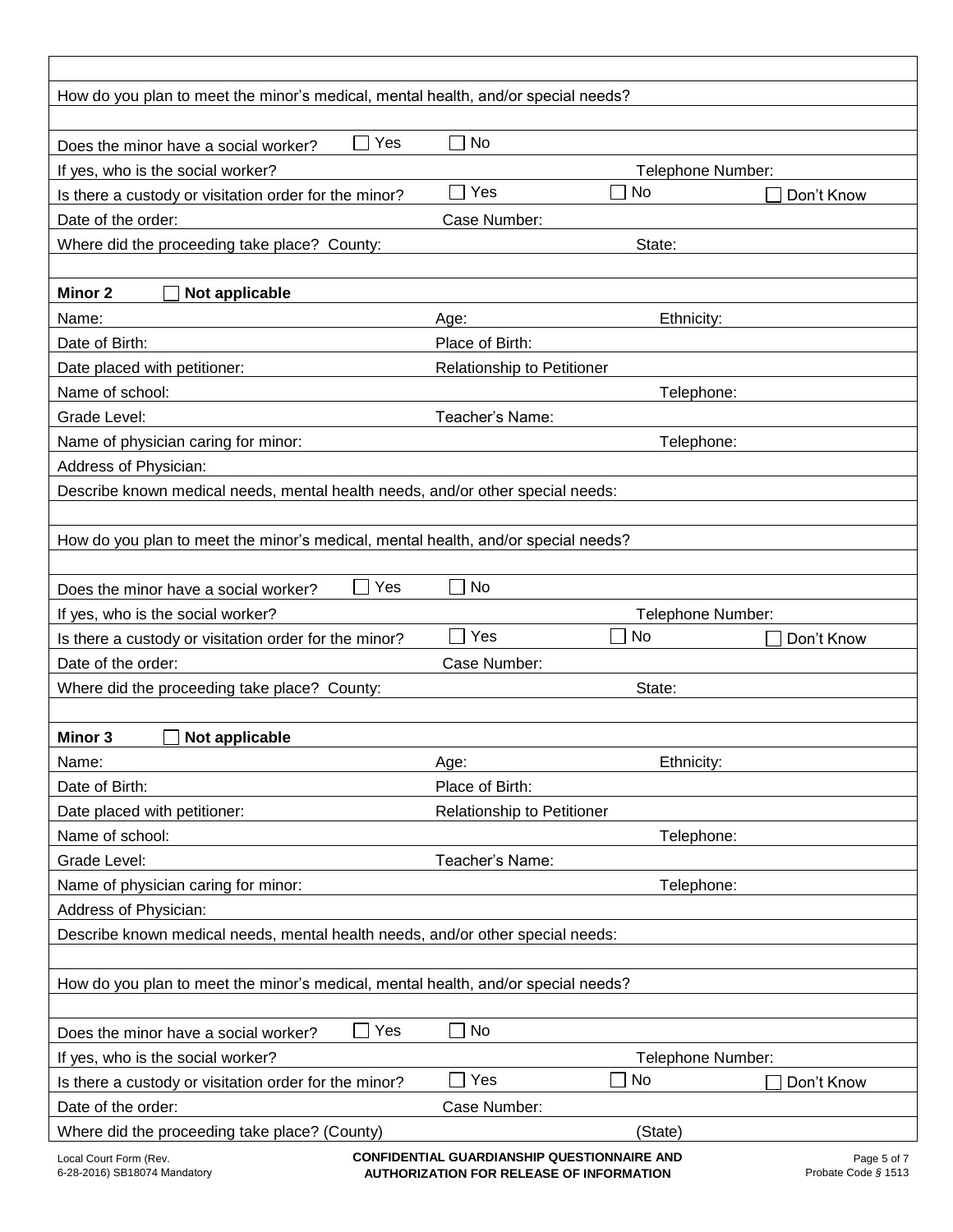| Minor 4<br>Not applicable                                                         |                                                   |                            |  |  |  |  |
|-----------------------------------------------------------------------------------|---------------------------------------------------|----------------------------|--|--|--|--|
| Name:                                                                             | Ethnicity:<br>Age:                                |                            |  |  |  |  |
| Date of Birth:                                                                    | Place of Birth:                                   |                            |  |  |  |  |
| Date placed with petitioner:                                                      | Relationship to Petitioner                        |                            |  |  |  |  |
| Name of school:                                                                   | Telephone:                                        |                            |  |  |  |  |
| Grade Level:                                                                      | Teacher's Name:                                   |                            |  |  |  |  |
| Name of physician caring for minor:                                               | Telephone:                                        |                            |  |  |  |  |
| Address of Physician:                                                             |                                                   |                            |  |  |  |  |
| Describe known medical needs, mental health needs, and/or other special needs:    |                                                   |                            |  |  |  |  |
|                                                                                   |                                                   |                            |  |  |  |  |
| How do you plan to meet the minor's medical, mental health, and/or special needs? |                                                   |                            |  |  |  |  |
|                                                                                   |                                                   |                            |  |  |  |  |
| Yes<br>Does the minor have a social worker?                                       | No                                                |                            |  |  |  |  |
| If yes, who is the social worker?                                                 | Telephone Number:                                 |                            |  |  |  |  |
| Is there a custody or visitation order for the minor?                             | Yes<br>No<br>$\Box$                               | Don't Know                 |  |  |  |  |
| Date of the order:                                                                | Case Number:                                      |                            |  |  |  |  |
| Where did the proceeding take place? County:                                      | State:                                            |                            |  |  |  |  |
|                                                                                   |                                                   |                            |  |  |  |  |
| <b>Minor 5</b><br>Not applicable                                                  |                                                   |                            |  |  |  |  |
| Name:                                                                             | Ethnicity:<br>Age:                                |                            |  |  |  |  |
| Date of Birth:                                                                    | Place of Birth:                                   |                            |  |  |  |  |
| Date placed with petitioner:                                                      |                                                   | Relationship to Petitioner |  |  |  |  |
| Name of school:                                                                   | Telephone:                                        |                            |  |  |  |  |
| Grade Level:                                                                      | Teacher's Name:                                   |                            |  |  |  |  |
|                                                                                   | Name of physician caring for minor:<br>Telephone: |                            |  |  |  |  |
| Address of Physician:                                                             |                                                   |                            |  |  |  |  |
| Describe known medical needs, mental health needs, and/or other special needs:    |                                                   |                            |  |  |  |  |
|                                                                                   |                                                   |                            |  |  |  |  |
| How do you plan to meet the minor's medical, mental health, and/or special needs? |                                                   |                            |  |  |  |  |
| Yes                                                                               | No                                                |                            |  |  |  |  |
| Does the minor have a social worker?                                              |                                                   |                            |  |  |  |  |
| If yes, who is the social worker?                                                 | Telephone Number:<br>Yes<br>No<br>$\blacksquare$  |                            |  |  |  |  |
| Is there a custody or visitation order for the minor?<br>Date of the order:       |                                                   | Don't Know                 |  |  |  |  |
|                                                                                   | Case Number:                                      |                            |  |  |  |  |
| Where did the proceeding take place? County:                                      | State:                                            |                            |  |  |  |  |

## **REFERENCES**

| Provide (2) non-related references who have knowledge of your home life and standing in the community. |                |                                   |                   |  |  |
|--------------------------------------------------------------------------------------------------------|----------------|-----------------------------------|-------------------|--|--|
| <b>NAME</b>                                                                                            | <b>ADDRESS</b> | <b>TELEPHONE</b><br><b>NUMBER</b> | <b>OCCUPATION</b> |  |  |
|                                                                                                        |                |                                   |                   |  |  |
|                                                                                                        |                |                                   |                   |  |  |